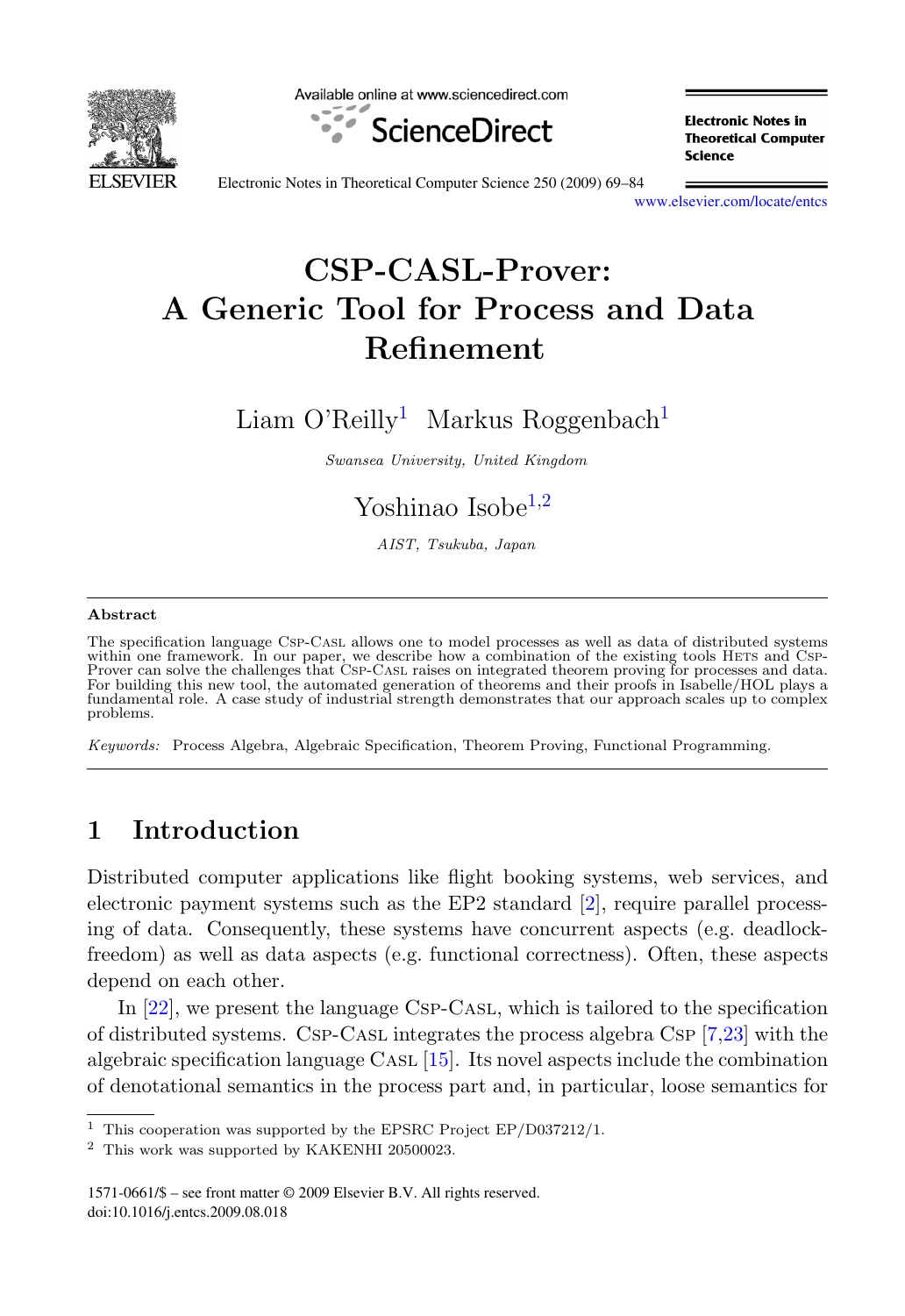the data types covering both concepts of partiality and sub-sorting. In [\[5\]](#page-15-0) we apply Csp-Casl to the EP2 standard and demonstrate that Csp-Casl can deal with problems of industrial strength.

Here, we develop theorem proving support for Csp-Casl and show that our approach scales up to practically relevant systems such as the EP2 standard. Csp-Casl comes with a simple, but powerful notion of refinement. Csp-Casl refinement can be decomposed into first a refinement step on data only and then a refinement step on processes. Data refinement is well understood in the Casl context and has good tool support already. Thus, we focus here on process refinement. The basic idea is to re-use existing tools for the languages Casl and Csp, namely for Casl the tool HETS  $[13]$  and for Csp the tool Csp-Prover  $[8,9,10,11]$ , both of which are based on the theorem prover Isabelle/HOL [\[19\]](#page-15-0). This re-use is possible thanks to the definition of the Csp-Casl semantics in a two step approach: First, the data specified in CASL is translated into an alphabet of communications, which, in the second step, is used within the processes, where the standard Csp semantics are applied.

The main issue in integrating the tools HETS and CSP-Prover into a CSP-CASL-Prover is to implement – in Isabelle/HOL – Csp-Casl's construction of an alphabet of communications out of an algebraic specification of data written in Casl. The correctness of this construction relies on the fact that a certain relation turns out to be an equivalence relation. [\[22\]](#page-15-0) shows in terms of a manually proven meta theorem that the alphabet construction works out for a large class of Casl data specifications, which is characterised by the static semantics property 'has local top elements'. In Csp-Casl-Prover, we choose to prove the relation to be an equivalence for each Csp-Casl specification individually. This adds an additional layer of trust: complementing the algorithmic check of a static property, we provide a proof in Isabelle/HOL that the construction is valid. The alphabet construction, the formulation of the justification theorems (establishing the equivalence relation), and their proofs can all be automatically generated.

Closely related to Csp-Casl is the specification language  $\mu$ CRL [\[4\]](#page-14-0). Here, data types have loose semantics and are specified in equational logic with total functions. The underlying semantics of the process algebraic part is operational. [\[1\]](#page-14-0) presents a  $\mu$ CRL-Prover based on the interactive theorem prover PVS. The chosen approach is to represent the abstract  $\mu$ CRL data types directly by PVS types, and to give a subset of  $\mu$ CRL processes an operational semantics. Thanks to  $\mu$ CRL's simple approach to data – neither sub-sorting nor partiality are available – there is no need for an alphabet construction – as it is also the case in CSP-CASL in the absence of sub-sorting and partiality. Concerning processes, Csp-Casl-Prover provides semantics to full Csp.

Our paper is organised as follows: Section [2](#page-2-0) introduces the Csp-Casl semantics along with a case study from the EP2 system. Section [3](#page-5-0) describes the existing tools which we make use of. The overall architecture of CSP-CASL-Prover is presented in Section [4.](#page-6-0) First we discuss how to build an alphabet to be used as a parameter for the process type of Csp-Prover. Then we consider how integration theorems can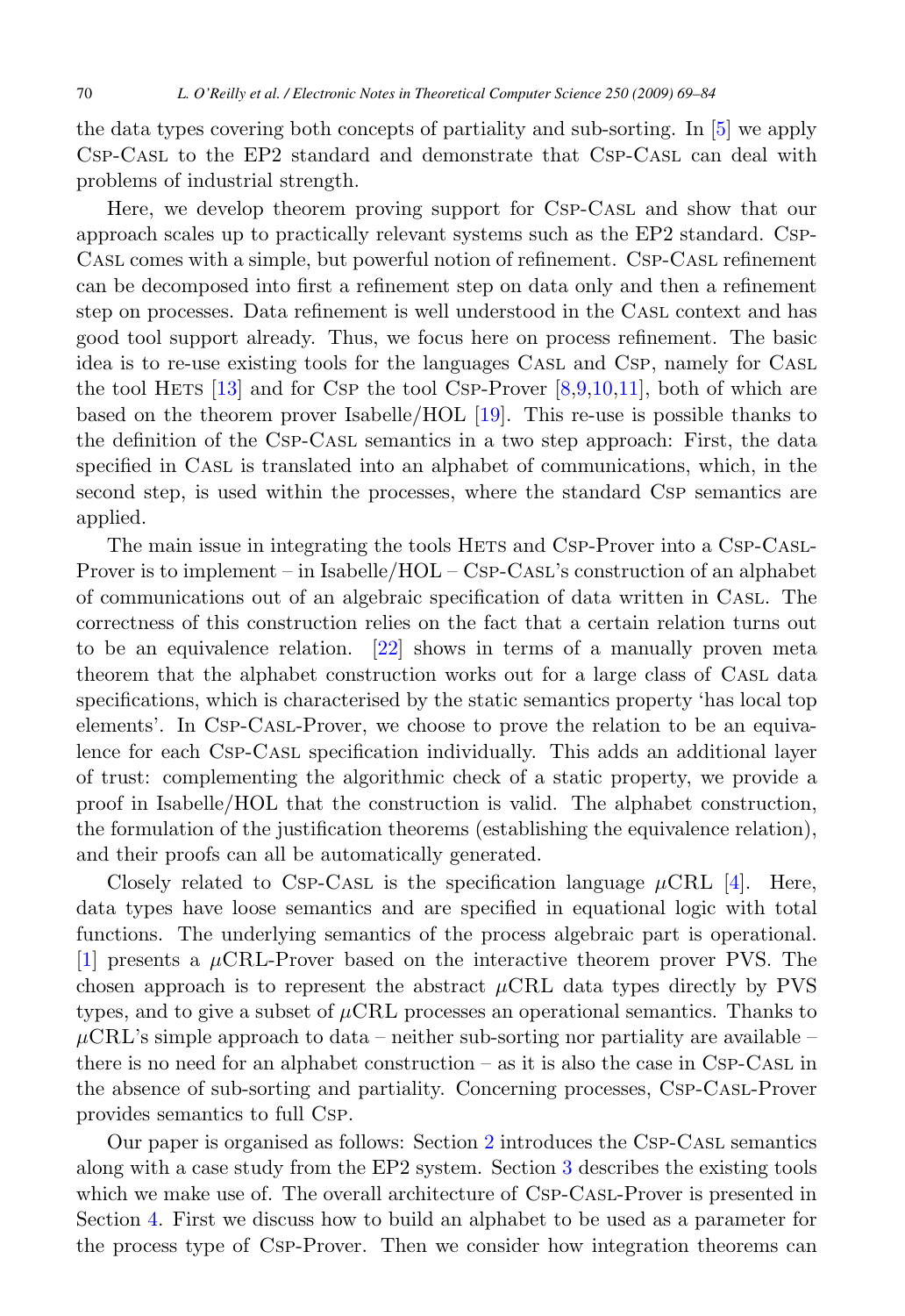<span id="page-2-0"></span>lift proof obligations. Finally, we show how to implement our approach in Haskell. Section [5](#page-13-0) concludes our paper with a case study on how to prove deadlock freedom of a dialog within the EP2 system.

This paper supersedes our publication [\[20\]](#page-15-0). The full technical details of this work can be found in [\[21\]](#page-15-0).

## **2 CSP-CASL**

Csp-Casl [\[22\]](#page-15-0) is a comprehensive language which combines processes written in Csp  $[7,23]$  with the specification of *data types* in CASL [\[15\]](#page-15-0). The general idea is to describe reactive systems in the form of processes based on Csp operators, where the communications of these processes are the values of data types, which are loosely specified in CASL. All standard CSP operators are included, such as multiple prefix, the various parallel operators, operators for non-deterministic choice, and operators for communication over channels. Concerning Casl features, the full language is available to specify data types, namely many-sorted first order logic with sortgeneration constraints, partiality, and sub-sorting. Furthermore, the various Casl structuring constructs are included.

Syntactically, a CSP-CASL specification with name N consists of a data part  $Sp$ , which is a structured CASL specification, an (optional) channel part Ch to declare channels, which are typed according to the data part, and a process part P written in Csp, within which Casl terms are used as communications, Casl sorts denote sets of communications, relational renaming is described by a binary Casl predicate, and the Csp conditional construct uses Casl formulae as conditions – see Figure [1](#page-3-0) for an instance of this scheme:

#### **ccspec**  $N =$  **data**  $Sp$  **channel**  $Ch$  **process**  $P$  **end**

#### 2.1 EP2 in CSP-CASL

As a running example, we choose a dialog nucleus of the EP2 system [\[2\]](#page-14-0), see [\[5\]](#page-15-0) for further details of the modelling approach. The Csp-Casl specification of this dialog can be seen in Figure [1.](#page-3-0) In this dialog, the credit card terminal and another component, the so-called acquirer, are supposed to exchange initialisation information over the channel C SI Init. The messages on this channel can be classified into the groups SessionStart, SessionEnd, ConfigDataRequest and ConfigDataResponse. In the modelling of the EP2 dialog we ensure that messages of type ConfigDataRequest are different from messages of type SessionEnd. The system consists of the parallel composition of the terminal and the acquirer. Should one of these two components be in a deadlock, the whole system will be in deadlock.

The original dialog in EP2 has more possibilities for the data exchange. For simplicity, we present here only the above nucleus. However, we successfully applied our approach to the full dialog.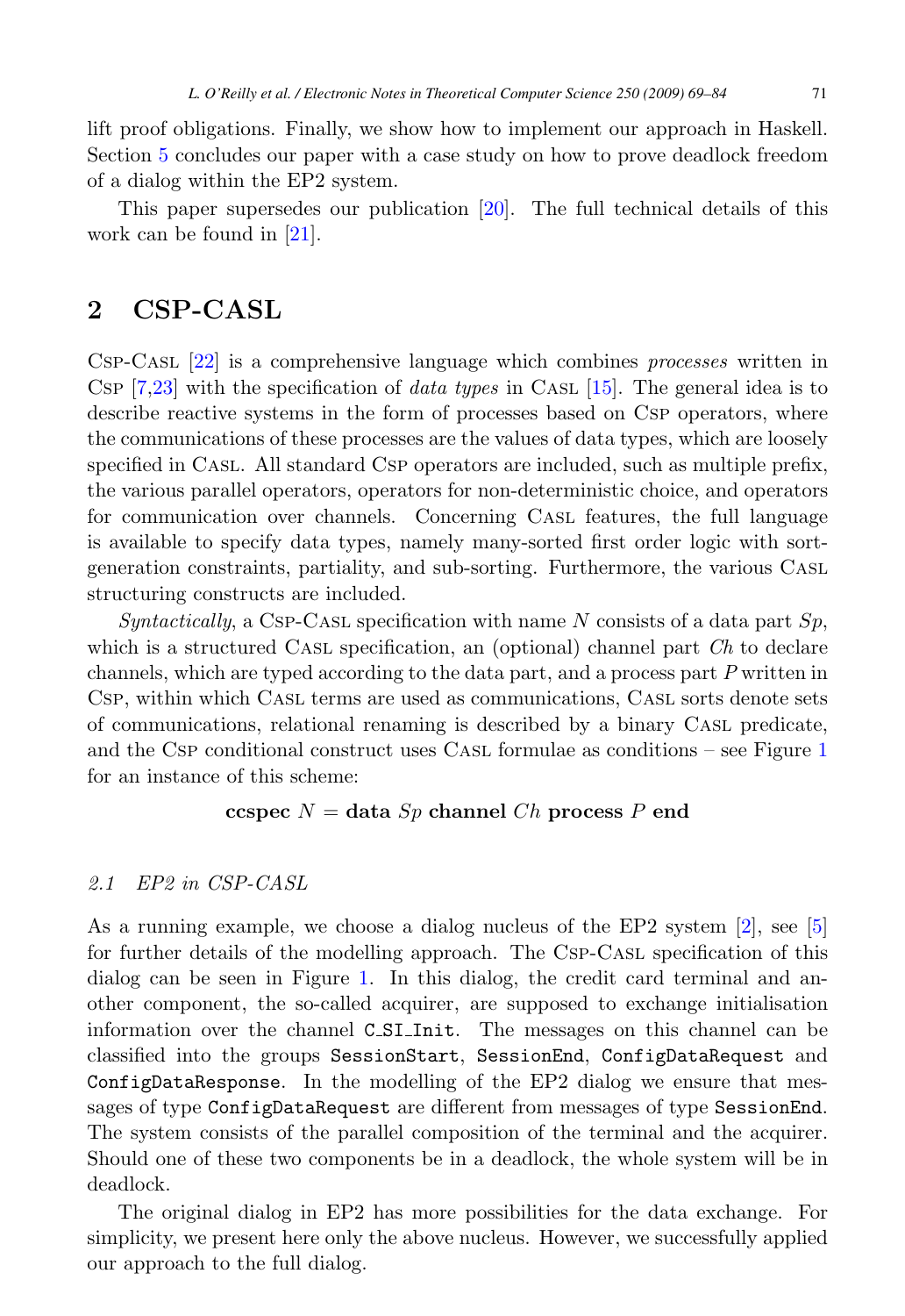```
ccspec GetInitialisationData =
  data sorts SessionStart, SessionEnd,
              ConfigDataRequest, ConfigDataResponse < D_SI_Init
        forall x:ConfigDataRequest; y:SessionEnd . not \overline{(x=y)}ops r: ConfigDataRequest; e: SessionEnd
  channel C_SI_Init: D_SI_Init
 process<br>let Tem
      let Ter_Init = C_SI_Init ! sessionStart: SessionStart -> Ter_ConfigManagement
       Ter_ConfigManagement = C_SI_Init ? configMess
         -> IF (configMess: SessionEnd) THEN SKIP ELSE
            (IF (configMess: ConfigDataRequest) THEN
              C_SI_Init ! response: ConfigDataResponse -> Ter_ConfigManagement ELSE STOP)
       Acq_Init = C_SI_Init ? sessionStart: SessionStart -> Acq_ConfigManagement
       Acq_ConfigManagement =
             C_SI_Init ! e -> SKIP
          |~| C_SI_Init ! r -> C_SI-Init ? response: ConfigDataResponse
             -> Acq_ConfigManagement
  in Ter_Init |[ C_SI_Init ]| Acq_Init
```
Fig. 1. Nucleus of an EP2 dialog.

#### 2.2 CSP-CASL semantics

Semantically, a Csp-Casl specification is a family of process denotations for a Csp process, where each model of the data part Sp gives rise to one process denotation. The language Csp-Casl is generic in the choice of a specific Csp semantics.



Fig. 2. Csp-Casl semantics.

The semantics of Csp-Cast is defined in a two-step approach<sup>3</sup>, see Figure 2. Given a Csp-Cast specification  $(S_p, P)$ , in the first step we construct for each model M of Sp a Csp process  $P'(A(\beta(M)))$ . To this end, we define for each model M, which might include partial functions, an equivalent model  $\beta(M)$  in which partial functions are totalised.  $\beta(M)$  gives rise to an alphabet of communications  $A(\beta(M))$ . In the second step we point-wise apply a denotational CsP semantics. This translates a process  $P'(A(\beta(M)))$  into its denotation  $d_M$  in the semantic domain of the chosen Csp model. In the following we sketch the alphabet construction:

A many-sorted signature  $\Sigma = (S, TF, PF, P)$  consists of a set S of sorts, total functions symbols  $TF$ , partial functions symbols  $PF$ , and predicate symbols  $P$ . Given a many-sorted signature  $\Sigma = (S, TF, PF, P)$ , a many-sorted  $\Sigma$ -model M consists of a non-empty carrier set  $M_s$  for each sort symbol  $s \in S$ , a partial function  $f_M$  for each function symbol  $f \in TF \cup PF$ , the function being total for  $f \in TF$ , and a relation  $p_M$  for each predicate symbol  $p \in P$ . Together with the standard definition of first order logic formulae and their satisfaction, this definition yields the institution  $PFOL^=$ , see [\[14\]](#page-15-0) for the details.

A sub-sorted signature  $\Sigma = (S, TF, PF, P, \leq)$  consists of a many-sorted signature  $(S, TF, PF, P)$  together with a reflexive and transitive sub-sort relation  $\leq_S \leq S \times S$ .

<sup>3</sup> We omit here the syntactic encoding of channels into the data part.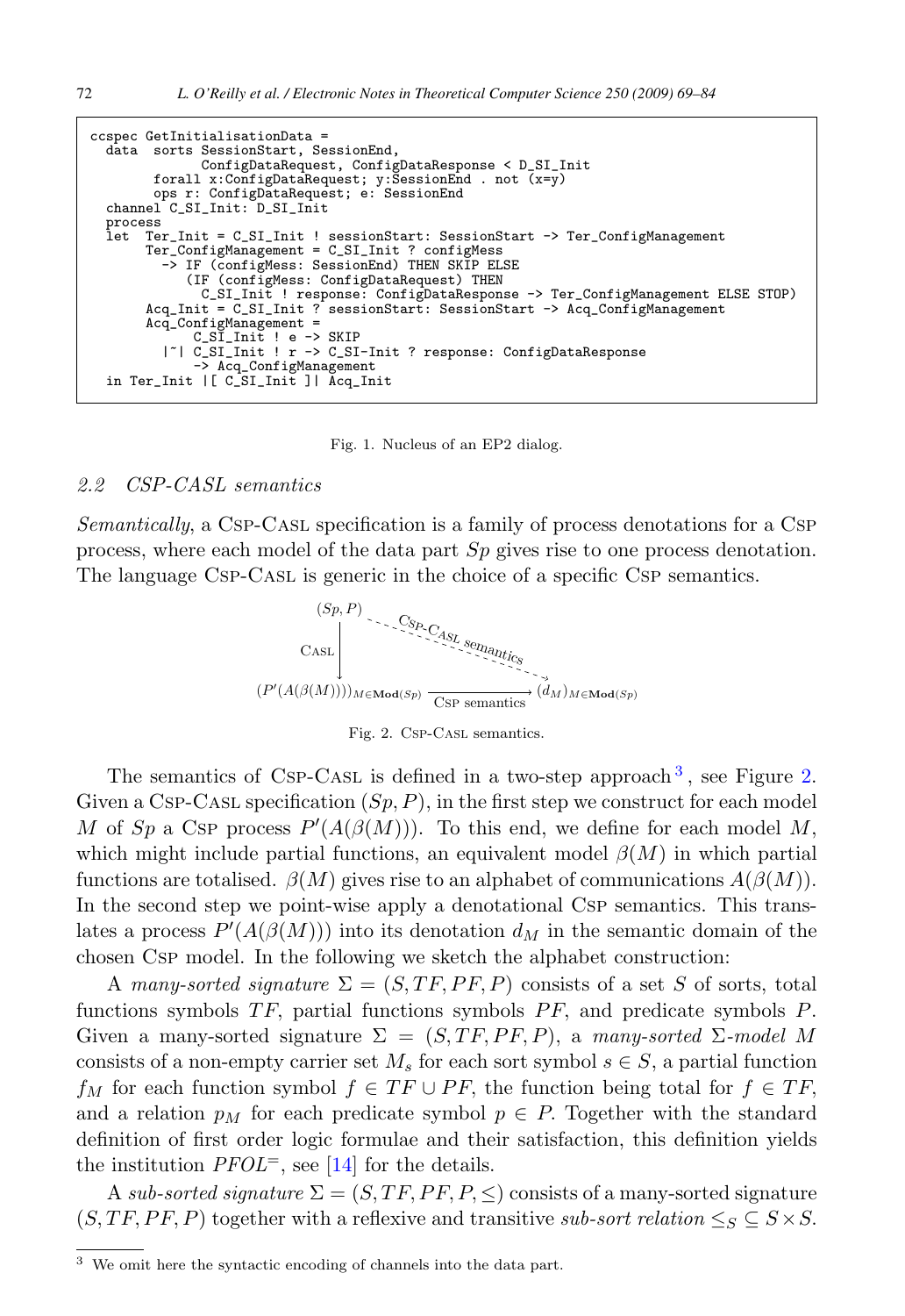<span id="page-4-0"></span>With each sub-sorted signature  $\Sigma = (S, TF, PF, P, \leq)$  we associate a many-sorted signature  $\hat{\Sigma}=(\hat{S}, T\hat{F}, \hat{P}\hat{F}, \hat{P})$ , which extends the underlying many-sorted signature  $(S, TF, PF, P)$  with a total *injection* function symbol  $\text{inj}_{\langle s \rangle, s'} \in TF$  for each pair of sorts  $s \leq_{S} s'$ , a partial projection function symbol  $\operatorname{pr}_{\langle s' \rangle_{S}} \in PF$  for each pair of sorts  $s \leq_{S} s'$ , and an unary membership predicate symbol  $\epsilon_{s'(s')}^{s'} \in P$  for each pair of sorts  $s \leq_S s'$ . Sub-sorted  $\Sigma$ -models are many-sorted  $\hat{\Sigma}$ -models satisfying in  $PFOL^=$  a set of axioms  $\hat{J}(\Sigma)$ , which prescribe how the injection and projection functions and membership predicates behave <sup>4</sup>. A typical axiom in  $\hat{J}(\Sigma)$  is  $\text{inj}_{\langle s \rangle,s}(x) \stackrel{e}{=} x$  for  $s \in \mathbb{Z}$ S. Together with the definition of sub-sorted first order logic formulae and their satisfaction, this definition yields the institution  $SubPPOL^=$ , see [\[14\]](#page-15-0) for the details.

Given a sub-sorted model M on carrier sets, its strict extension  $\beta(M)$  is defined as:  $\beta(M)_s = M_s \cup {\perp}$  for all  $s \in \hat{S}$ , where  $\perp \notin M_s$  for all  $s \in \hat{S}$ . We say that a signature  $\Sigma = (S, TF, PF, P, \leq)$  has local top elements, if for all  $u, u', s \in S$  the following holds: if  $u, u' \geq s$  then there exists  $t \in S$  with  $t \geq u, u'$ . Relatively to the extension  $\beta(M)$  of a model M for a sub-sorted signature with local top elements, we define an alphabet of communications

$$
A(\beta(M)) := (\biguplus_{s \in S} \beta(M)_s)_{/\sim}
$$

where  $(s, x) \sim (s', x')$  iff either  $x = x' = \perp$  and there exists  $u \in S$  such that  $s \leq u$ and  $s' \leq u$ ; or  $x \neq \perp, x' \neq \perp$ , there exists  $u \in S$  such that  $s \leq u$  and  $s' \leq u$ , and for all  $u \in S$  with  $s \leq u$  and  $s' \leq u$  the following holds:  $(\text{inj}_{(s,u)})_M(x) = \text{inj}_{(s',u)}_M(x')$ for  $s, s' \in S$ ,  $x \in M_s$ ,  $x' \in M_{s'}$ . For signatures with local top elements the relation  $\sim$  turns out to be an equivalence relation [\[22\]](#page-15-0).

#### 2.3 CSP-CASL refinement

Given a denotational Csp model with domain  $\mathcal{D}$ , the semantic domain of Csp-CASL consists of families of process denotations  $d_M \in \mathcal{D}$ . Its elements are of the form  $(d_M)_{M \in I}$  where I is a class of algebras. As refinement  $\leadsto_{\mathcal{D}}$  we define on these elements

$$
(d_M)_{M \in I} \sim_{\mathcal{D}} (d'_{M'})_{M' \in I'} \text{ iff } I' \subseteq I \land \forall M' \in I': d_{M'} \sqsubseteq_{\mathcal{D}} d'_{M'},
$$

where  $I' \subseteq I$  denotes inclusion of model classes over the same signature, and  $\sqsubseteq_{\mathcal{D}}$ is the refinement notion in the chosen CsP model  $D$ , e.g., the traces model  $T$ , the failures-divergences model  $N$ , or the stable-failures model  $\mathcal{F}$ .

Concerning Csp-Casl refinement, [\[12\]](#page-15-0) presents the following results:

**Theorem 2.1** For all  $(Sp, P)$ ,  $(Sp', P')$  holds:  $(Sp, P) \rightarrow_{\mathcal{D}} (Sp', P') \Longleftrightarrow Sp \rightsquigarrow Sp' \wedge (Sp', P) \rightsquigarrow_{\mathcal{D}} (Sp', P').$ **Theorem 2.2** There exist  $(Sp, P), (Sp', P')$  such that:  $(Sp, P) \rightsquigarrow_{\mathcal{D}} (Sp', P') \iff Sp \rightsquigarrow Sp' \land (Sp, P) \rightsquigarrow_{\mathcal{D}} (Sp, P').$ 

<sup>4</sup> and also define how overloading works.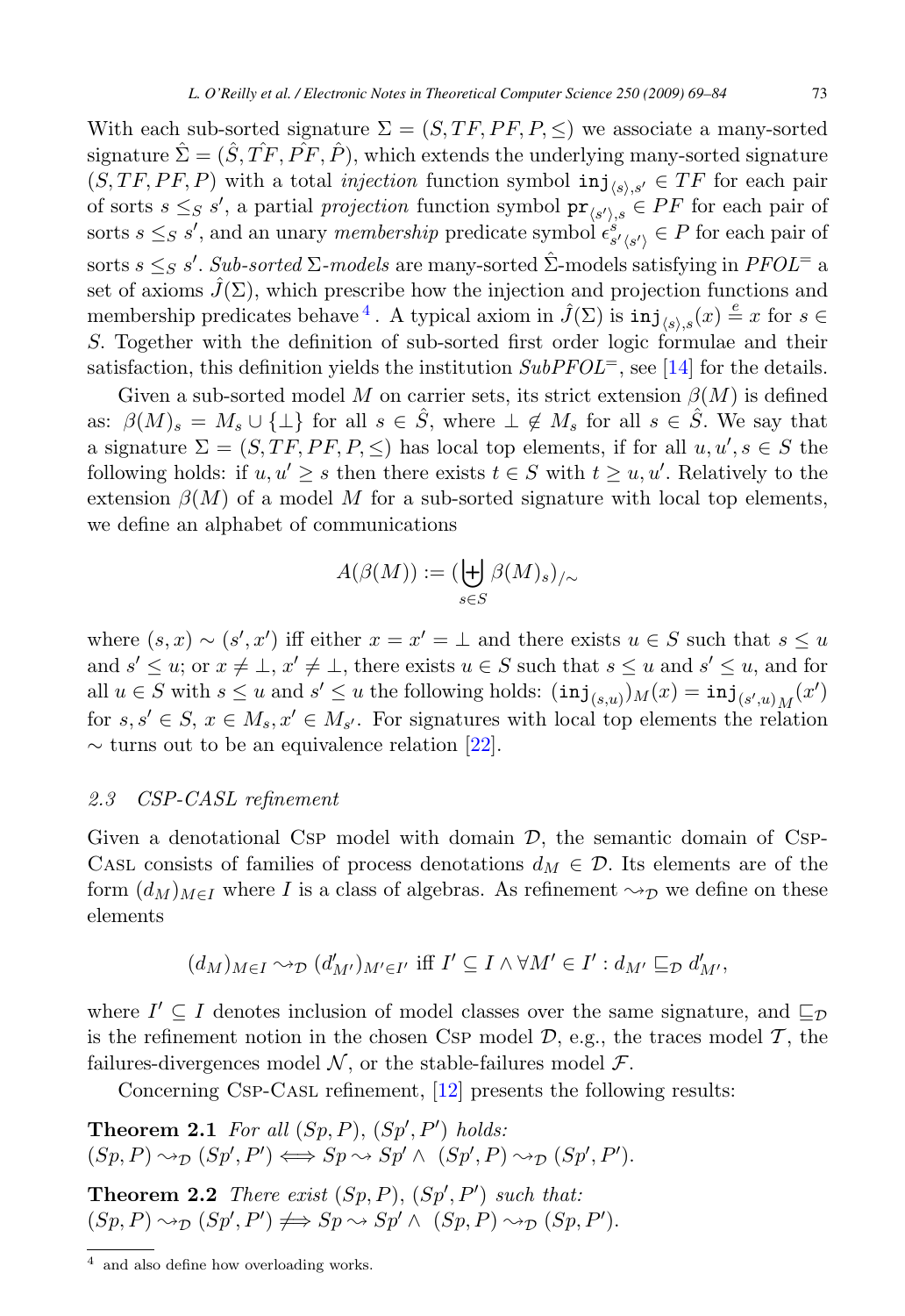<span id="page-5-0"></span>Here,  $Sp \sim Sp'$  denotes CASL refinement in the form of model class inclusion, formally,  $\textbf{Sig}(Sp) = \textbf{Sig}(Sp')$  and  $\textbf{Mod}(Sp') \subseteq \textbf{Mod}(Sp)$ .

Theorem [2.1](#page-4-0) allows the decomposition of a CSP-CASL refinement  $(Sp, P) \sim_{\mathcal{D}}$  $(Sp', P')$  into (1) a CASL refinement step from Sp to Sp' and (2) a CSP-CASL refinement step from  $(Sp', P) \rightarrow_{\mathcal{D}} (Sp', P')$ , where the data part remains constant, namely  $Sp'$ . For (1), the tool HETS already offers tool support. Thus, we concentrate here on (2). Concrete: we provide an automatic translation of Csp-Casl refinement over constant data parts into the input language of Csp-Prover.

# **3 Tools involved**



Fig. 3. Diagram of the basic architecture of Csp-Casl-Prover.

**Isabelle/HOL** [\[19\]](#page-15-0) is a widely used, interactive theorem prover for Higher Order Logic. Theorems are entered into Isabelle/HOL via *commands*. Isabelle/HOL then displays proof goals to be discharged. To prove a theorem, *proof commands* are issued which transform goals into other goals (or possibly many sub-goals). A goal is discharged if it is transformed into the truth value True. A theorem is proven when all of its proof obligations have been discharged. Previously established theorems can be used within further proofs as new proof commands. Proof commands can be combined in various ways to form tactics, which can ease the burden of discharging proof goals. Theory files in Isabelle/HOL consist of scripts of Isabelle commands and proof commands. Commands allow the user to extend the logic, for example, by adding new data structures, types, and function definitions to Isabelle/HOL. This allows the user to accommodate for the particular area of interest.

**Hets** (the Heterogeneous Tool Set) [\[13,16\]](#page-15-0) is a parsing, static analysis and proof management tool for various specification languages centred around Casl [\[15\]](#page-15-0). One feature of HETS is the ability to translate a specification from one specification language to another specification language, whilst preserving the semantics of the specification. Hets implements various specification languages (seen as logics) and translations (so-called comorphisms) between them. One instance of this mechanism is the translation of Casl specifications into suitable code for use in the theorem prover Isabelle/HOL. Cast views trigger HETS to produce proof obligations which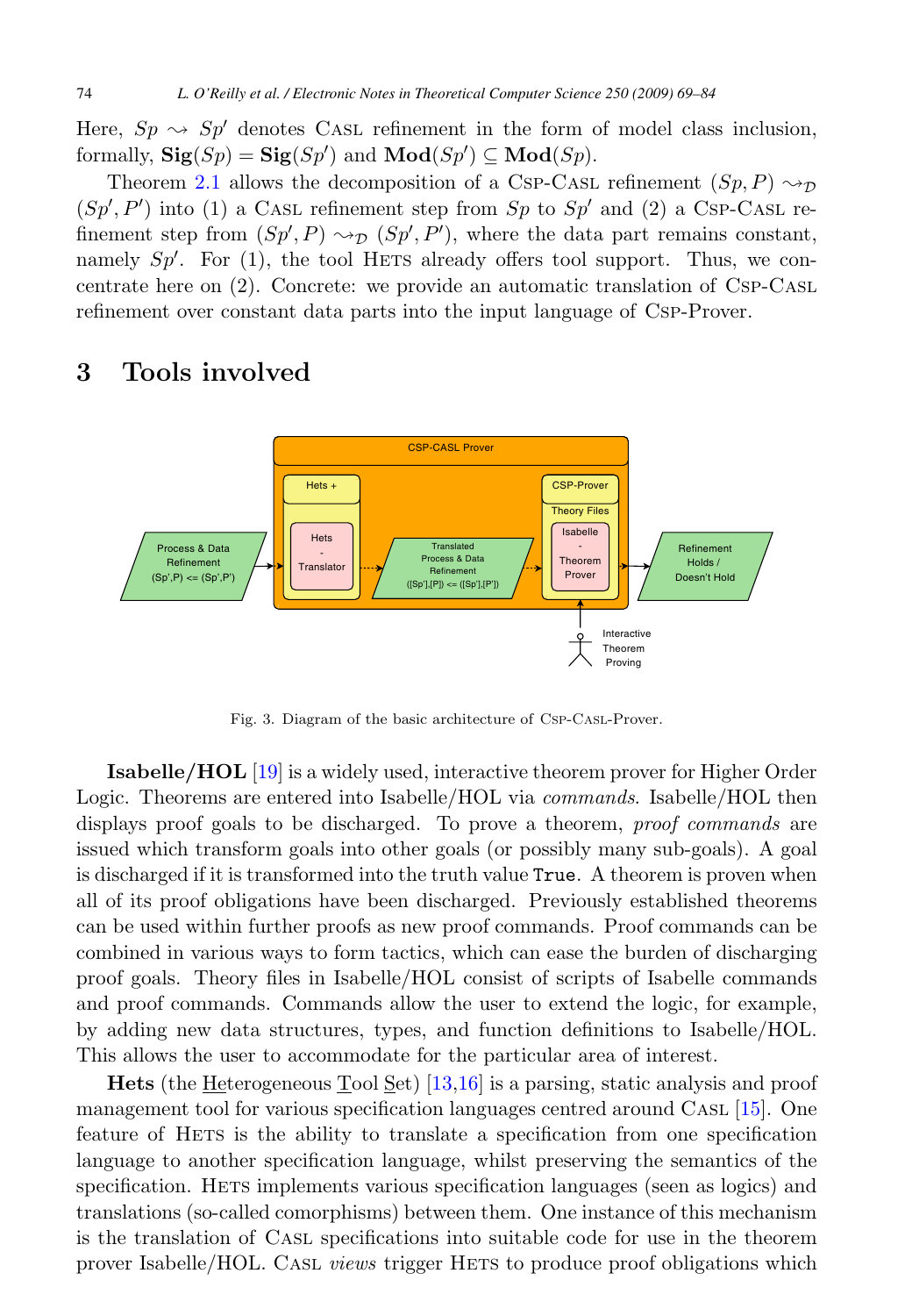<span id="page-6-0"></span>can be discharged by various theorem provers, such as Isabelle/HOL or SPASS. Hetas is written in the functional programming language Haskell  $[6]$ . The HETS code base defines a rich type system which captures mathematical notions such as logics, comorphisms, CASL specifications, theories, etc. HETS makes use of monadic programming in order to simulate states within Haskell.

**Csp-Prover** [\[8,9,10,11\]](#page-15-0) is an interactive theorem prover built upon Isabelle/HOL. Csp-Prover is dedicated to refinement proofs over Csp processes, where all Csp operators are supported, including internal and external choice, the various parallel operators, hiding, renaming, as well as recursion. Csp-Prover is generic in the models of Csp that can be used. It can be instantiated with all main Csp models. The traces model  $\mathcal T$  and the stable-failures model  $\mathcal F$  are available, while implementations of the stable-revivals model  $\mathcal R$  and the failure-divergences model  $\mathcal N$  are underway.

Csp-Prover provides a deep-encoding of Csp within Isabelle/HOL. Consequently, it offers a type 'a proc (see Section [4.1.2\)](#page-8-0), the type of Csp processes that are built over the alphabet 'a, where 'a is an Isabelle/HOL type variable. Csp-Prover comes with a large collection of Csp laws and tactics including Csp step laws and distributivity laws. One method of proving process equality or refinement without looking into the semantics of the processes is to syntactically rewrite processes using such laws. Csp-Prover's tactics combine such laws to provide powerful proof principles. One typical example is the tactic cspF\_hsf\_tac, which transforms CSP processes to a 'head normal form' over the model  $\mathcal{F}$ .

# **4 Implementation of CSP-CASL-Prover**

Csp-Casl-Prover uses the existing tools Hets and Csp-Prover. Its architecture is shown in Figure [3.](#page-5-0) Csp-Casl-Prover takes a Csp-Casl process refinement statement as its input. The Csp-Casl specifications involved are parsed and transformed by Csp-Casl-Prover into a new file suitable for use in Csp-Prover. This file can then be directly used within Csp-Prover to interactively prove if the Csp-Casl process refinement holds. Figure 4 shows the five distinct parts of this file: The first three parts are all automatically generated from the original Csp-Casl specification; the final two parts are dependent on the application. Within the last two parts, Csp-Casl-Prover provides place holder code that the user can fill in and expand.



Fig. 4. Structure of a translated Csp-Casl specification using Csp-Casl-Prover.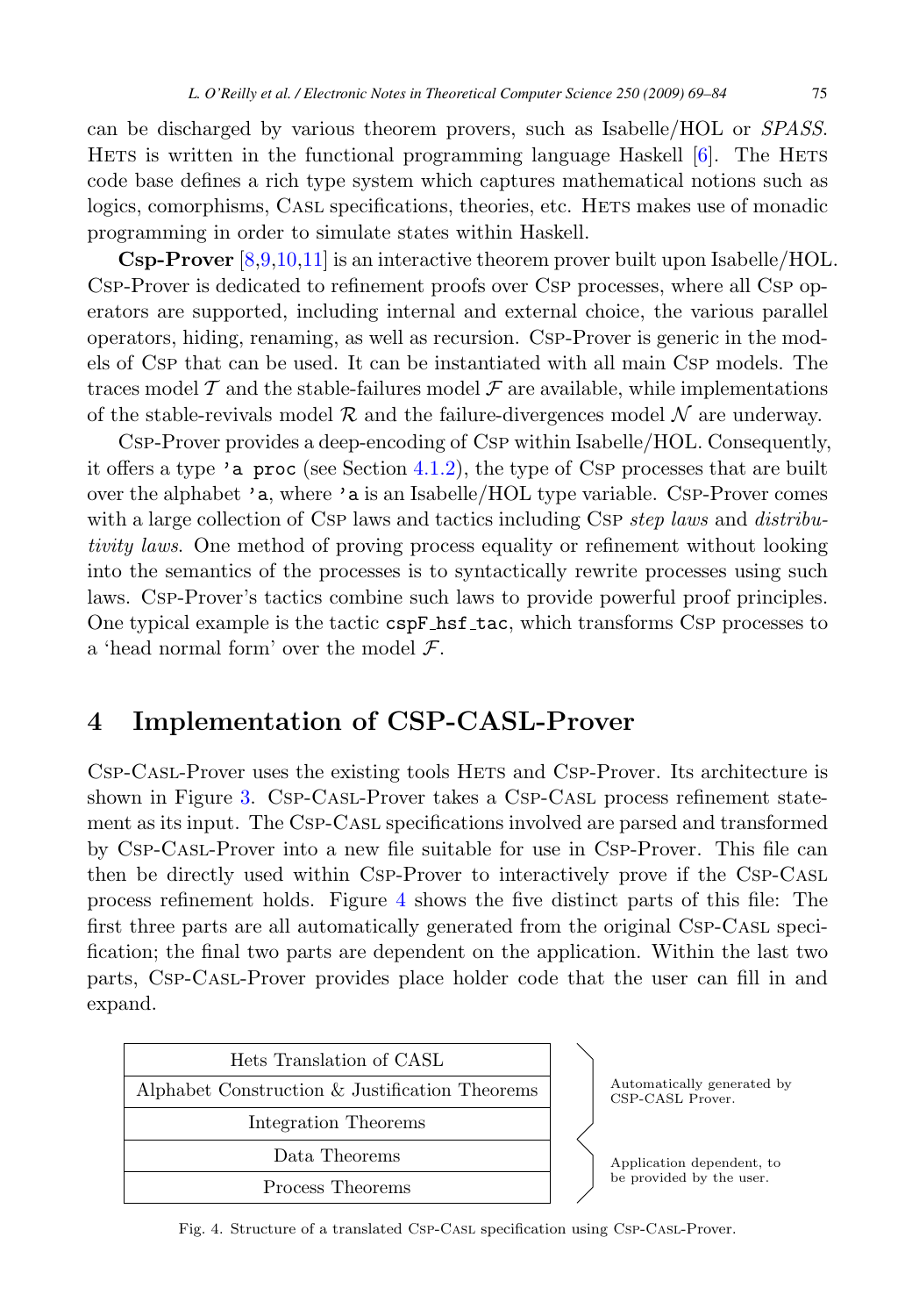```
typedecl D_SI_Init
typedecl ConfigDataRequest ...
consts<br>e :: "SessionEnd"
e :: "SessionEnd" r :: "ConfigDataRequest"
g__bottom_1 :: "D_SI_Init" ...
g__defined_1 :: "D_SI_Init => bool"
g__defined_2 :: "ConfigDataRequest => bool" ...
g__defined_4 :: "SessionEnd => bool" ...
g__inj_1 :: "ConfigDataRequest => D_SI_Init" ...<br>g__inj_3 :: "SessionEnd => D_SI_Init" ...<br>g__proj_1 :: "D_SI_Init => ConfigDataRequest" ...
ga_nonEmpty : "EX x. g__defined_1(x)" ...<br>ga_notDefBottom : "ALL x. (~ g__defined_1(x)) = (x = g__bottom_1)" ...<br>Ax1:"ALL x. ALL y. g__defined_2(x) & g__defined_4(y) --> ~ g__inj_1(x) = g__inj_3(y)"
```
Fig. 5. HETS Encoding for the nucleus of the EP2 specification (Figure [1\)](#page-3-0).

#### 4.1 Alphabet construction

In this section we first discuss a HETS translation from CASL to Isabelle/HOL. Then we describe how to encode the Csp-Casl alphabet construction in Isabelle/HOL.

#### 4.1.1 HETS encoding

We use a semantic preserving encoding provided by HETS to encode the data part of a Csp-Casl specification in Isabelle/ $HOL<sup>5</sup>$ . Essentially, HETS produces Isabelle/HOL commands such as typedecl (for declaring new non-empty types) and function declarations, followed by axioms which define the properties of such declared types and functions. We discuss here only the signature encoding of  $SubP FOL =$  to Isabelle/HOL. CASL sub-sorting and partiality are encoded within Isabelle/HOL by adding undefined elements  $\perp_s$  to each sort s, a definedness function  $D_s$  for each sort s and injection and projection functions between sorts in the sub-sort relation. The following axioms are then added which control how the bottom elements and definedness functions behave:

(i) 
$$
\exists x : s \bullet D_s(x)
$$
 for each  $s \in S$ ,

(ii) 
$$
\neg(D_s(x)) \Leftrightarrow (x = \perp_s)
$$
 for each  $s \in S$ ,

(iii) 
$$
D_s(f(x_1,...,x_n)) \Leftrightarrow \bigwedge_{i=1...n} D_{s_i}(x_i)
$$
 for each function  $f_{\langle s_1,...,s_n \rangle,s} \in TF$ ,

(iv) 
$$
D_s(g(x_1,...,x_n)) \Rightarrow \bigwedge_{i=1...n} D_{s_i}(x_i)
$$
 for each partial function  $g_{\langle s_1,...,s_n \rangle,s} \in PF$ ,

(v) 
$$
p(x_1,...,x_n) \Rightarrow \bigwedge_{i=1...n} D_{s_i}(x_i)
$$
 for each predicate symbol  $p_{\langle s_1,...,s_n \rangle} \in P$ .

Full details of these axioms can be found in [\[14\]](#page-15-0).

Figure 5 shows part of the encoding  $6$  that HETS produces for the CSP-CASL specification for the nucleus of the EP2 dialog in Figure [1.](#page-3-0) According to the sentence translation of  $[14]$  the translated axiom from the CsP-CASL specification with the name of  $Ax1$  has changed slightly from the specification due to the encoding of undefined elements. Now the axiom states that two messages of types ConfigDataRequest and SessionEnd are never equal if they are both defined.

 $5$  Currently, the chosen encoding of HETS does not allow for the use of free and generated types, however, this difficulty will be over come in future versions of HETS.

 $6\,$  For presentation purposes, we have slightly adapted the naming scheme of HETs.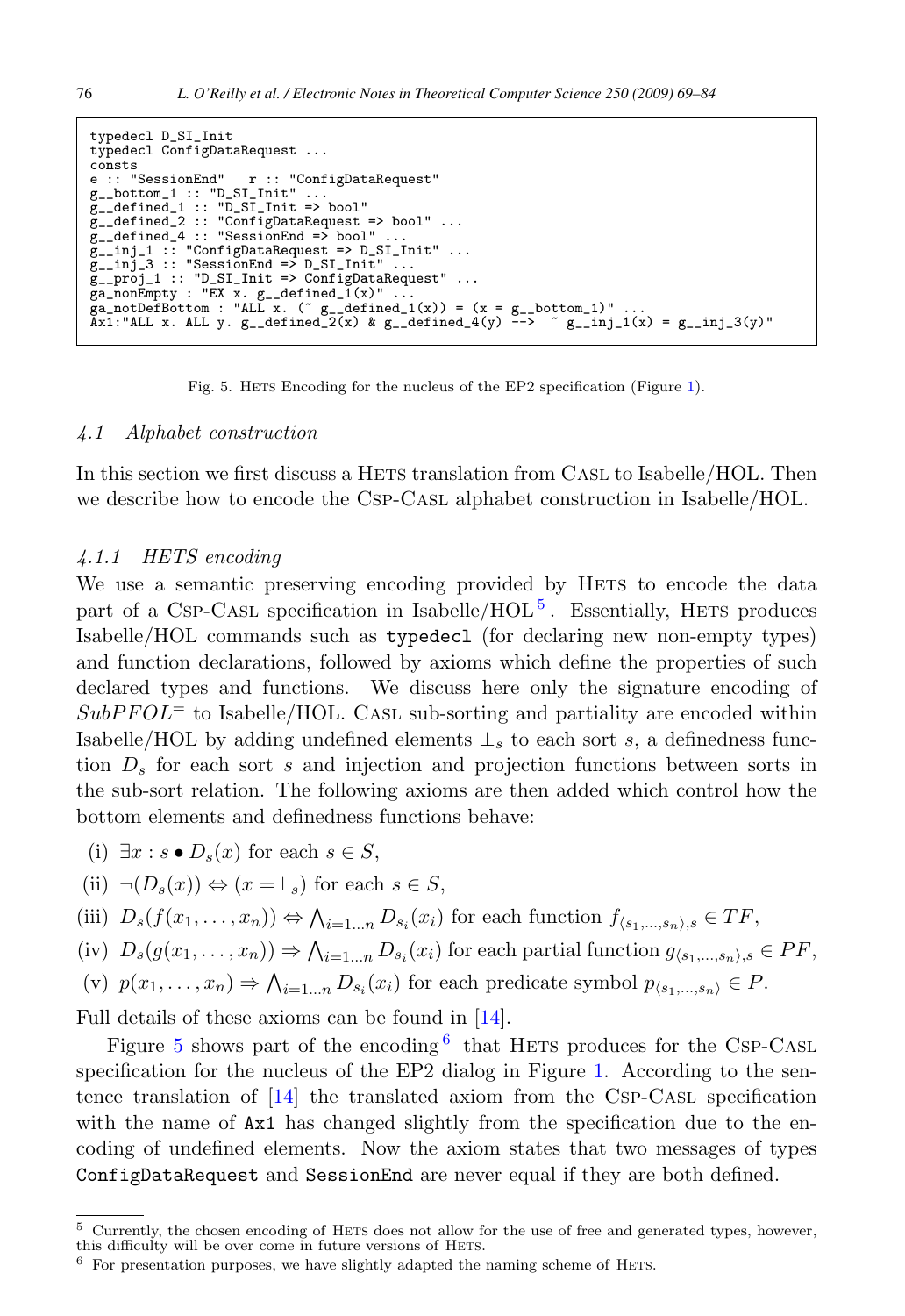```
consts compare_with_A :: "D_SI_Init => PreAlphabet => bool"
primrec
  compare_with_A_A: "compare_with_A ax (C_A A) = (ax = ay)"
compare_with_A_B: "compare_with_A ax (C_B by) = (ax = g_{-1}inj_1(by))"...<br>...
consts eq :: "PreAlphabet => PreAlphabet => bool"
primrec
  eq_A: "eq(C_A ax) = compare_with_A ax"<br>eq_B: "eq(C_B bx) = compare_with_B bx"
           "eq(C_B bx) = compare\_with_B bx"
```
Fig. 6. Alphabet construction for the nucleus of the EP2 dialog (Figure [1\)](#page-3-0).

#### 4.1.2 Alphabet construction within Isabelle/HOL

Aim of the alphabet construction is to create an alphabet of communications (the new type Alphabet) in Isabelle/HOL as set out in Section [2.2.](#page-3-0) We then use this type within Csp-Prover to form the type Alphabet proc of Csp processes over the alphabet of communications.

The alphabet construction of [\[22\]](#page-15-0) depends on the signature of the data part of a Csp-Casl specification, e.g., on the set of sorts  $S$ , see Section [2.2.](#page-3-0) HETS, however, produces a shallow encoding of Casl only, i.e., there is no type available that captures the set of all sorts of the data part of a Csp-Casl specification. Consequently, it is impossible to give a single alphabet definition within Isabelle/HOL which is generic in the data part of a CSP-CASL specification. Instead, we produce an encoding individually crafted for the data part of any Csp-Casl specification. This crafting follows a systematic approach and is automatically produced by Csp-Casl-Prover in multiple stages: a construction section followed by a justification section. The construction section introduces a new type PreAlphabet and defines a relation over this type. The justification section is a collection of theorems and proofs which make sure that we are allowed to use the code from the construction section in the way we want. The alphabet of communications is then produced using both the type PreAlphabet and the relation. In the following we illustrate our construction by an extended example.

The PreAlphabet is the disjoint union of all the sorts that HETS produces. The particular code for the creation of the PreAlphabet for the nucleus is:

```
datatype PreAlphabet = C_A D_S I_Init | C_B ConfigDataRequest | C_C ConfigDataResponse
                      | C_D SessionEnd | C_E SessionStart
```
Next a relation called eq is defined. This relation takes as parameters two elements of the PreAlphabet and checks whether they are equal with respect to the Csp-Cast semantics (this is the relation  $\sim$  from Section [2.2\)](#page-3-0).

Figure 6 shows part of the code that is produced for the eq relation of the nucleus. Here, auxiliary functions are used to compare each constructor of the datatype PreAlphabet with every other constructor. Finally the eq relation is defined which makes use of the auxiliary functions. Two elements of the PreAlphabet are equal if they are equal in all super-sorts. This is accomplished using the injection functions to test the elements of the PreAlphabet at the correct sorts.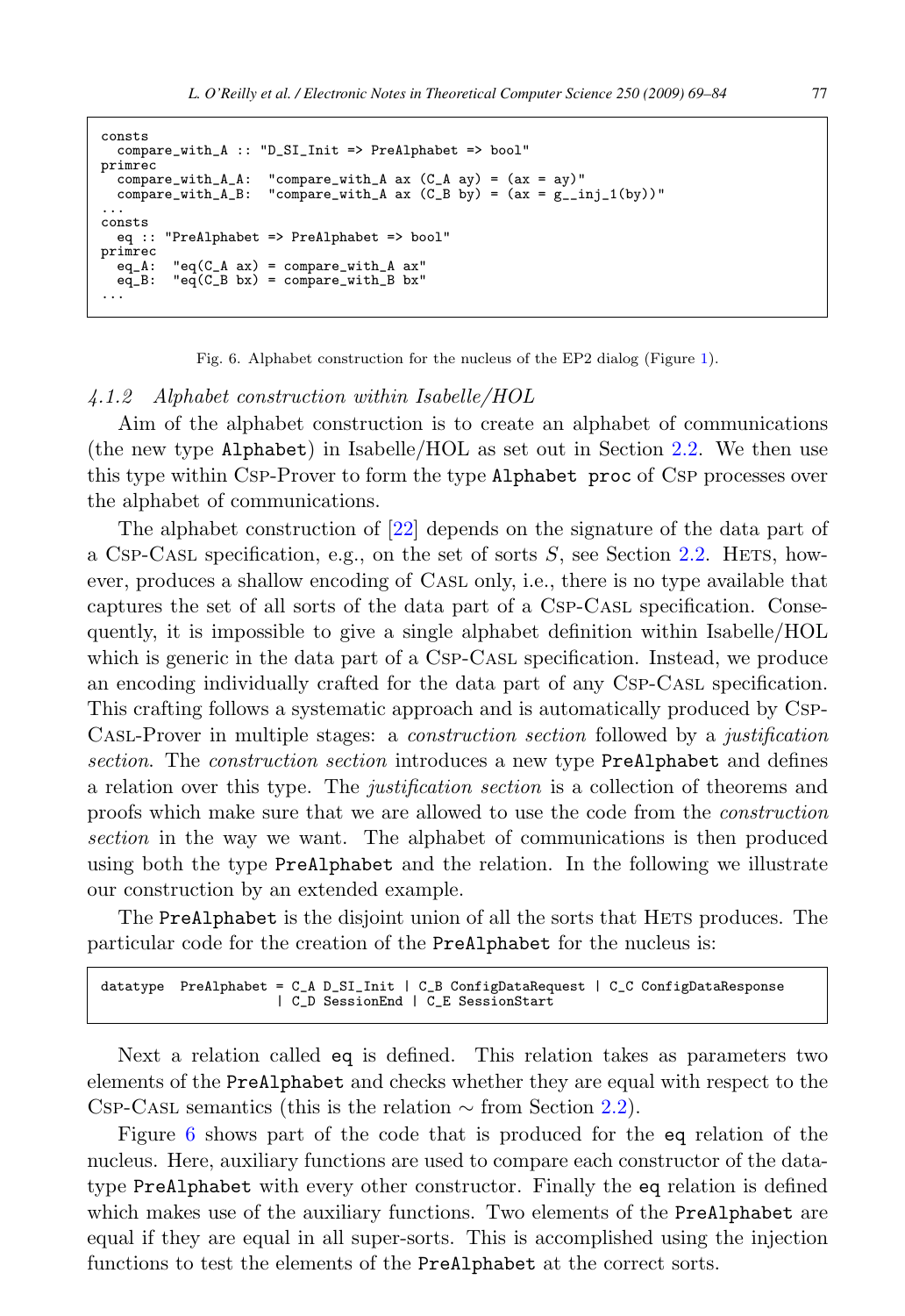<span id="page-9-0"></span>The Csp-Casl-semantics requires the relation eq to be an equivalence relation. The justification section checks that this property holds. The code for checking reflexivity and symmetry is simple. Thus, we focus on the proof of transitivity. The main idea behind this proof is to induct all the variables until only finitely many case distinctions remain. Isabelle/HOL can then automatically solve all of the cases by using some previously proven lemmas which are automatically generated and proven. Figure 7 shows part of the code that is produced to check that the eq relation is transitive. We carefully apply induction to the variables x and y in specific sub-goals by first pulling the sub-goal to the top of the list (using the prefer command) and then applying induction to the variable in the first sub-goal. The numbers associated with each prefer command are systematically generated by our algorithm.

```
lemma eq_trans: "[| eq x y ; eq y z |] ==> eq x z"
apply(int x)prefer 1 apply(induct y)
prefer 6 apply(induct y)
...
prefer 16 apply(induct y)
prefer 21 apply(induct y)
prefer 1 apply(induct z)
prefer 6 apply(induct z)
...
prefer 116 apply(induct z)
prefer 121 apply(induct z)
\text{apply}(auto simp add: g_{\text{min}}x_{\text{eq}}g_{\text{min}}-y ... g_{\text{min}}x_{\text{eq}}g_{\text{min}}-y_{\text{eq}}done
```
Fig. 7. Proof of transitivity of the eq relation.

We illustrate this proof idea by a concrete example. Consider the sub-sort structure shown in Figure 8 where the functions shown are the injections functions which HETS provides<sup>7</sup>. After applying all the necessary induction, one of the resulting proof obligations is  $x \sim y \land y \sim z \Rightarrow x \sim z$ , where x, y and z are variables of the types S, T and U, respectively. Expanding the definition of  $x \sim z$  yields two new sub-goals:  $inj$ - $S$ - $U(x) = z$  and  $inj$ - $S$ - $V(x) = inj$ - $U$  $V(z)$ . We focus here on proving  $inj$   $S$ <sub> $\cdot$ </sub> $V(x) = inj$  $\cdot$  $U$  $\cdot$  $V(z)$ . This equation means that x is equal to z in the sort V. Expanding the definition of  $x \sim y$  we obtain the equation  $inj$   $S$   $V(x) = inj$   $T$   $V(y)$ . From  $y \sim z$  we obtain  $inj$   $T$   $V(y) = inj$   $U$   $V(z)$ . These two facts together yield  $inj$ - $S$ - $V(x) = inj$ - $U$ - $V(z)$ . This proves one part of the goal, the other can be proven in a similar way using the fact that the functions we use are injections (these axioms are provided by HETS). Isabelle/HOL can carry

<sup>7</sup> We use the notation of  $\sim$  in place of the Isabelle function eq.



Fig. 8. Example of a possible sub-sort structure with injection functions.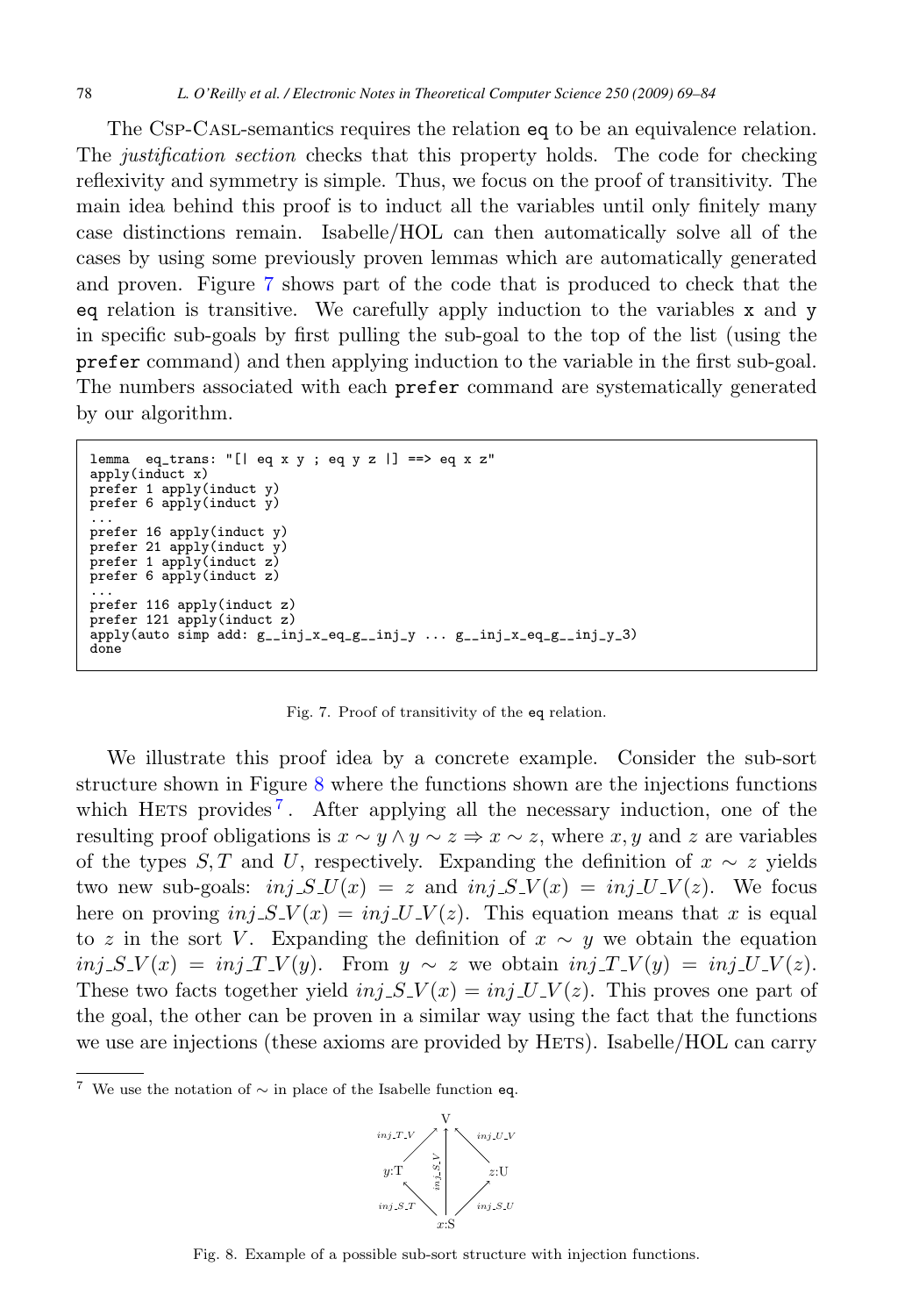out all these proofs fully automatically, provided the simplifier is enriched with the right injection lemmas, see the last but one line of Figure [7](#page-9-0) i.e. apply(auto simp add:  $g_{\text{min}} x_{\text{eq}} g_{\text{min}} y \dots g_{\text{min}} x_{\text{eq}} g_{\text{min}} y_{\text{max}}$  The ideas presented above are automatised in the form of algorithms, see Figure 9 for an algorithm which produces the theorem and proof of transitivity of the eq relation.

```
Let n = Number of Sorts in the Specification.
output lemma eq_trans: "[| eq x y; eq y z |] ==> eq x z"
output apply(induct x)
for i = 1 to n {output prefer (i*n)+1 apply(induct y)}
for i = 1 to n^2 {output prefer (i*n)+1 apply(induct z)}
output apply(auto simp add:'{all Inject, all Decomp}')
output done
```
Fig. 9. Algorithm for producing the theorem and proof of transitivity of the eq relation.

Now that the justification theorems have been established and proven, we can construct the alphabet of communications in a general way using the following specification independent code (see Section [4.3\)](#page-11-0):

```
instance PreAlphabet::eqv
by intro_classes
defs (overloaded) preAlphabet_sim_def : "x " y == eq x y"
instance PreAlphabet::equiv
apply(intro_classes)
apply(unfold preAlphabet_sim_def)
apply(rule eq_refl)
apply(rule eq_trans, auto)
apply(rule eq_symm, simp)
done
types Alphabet = "PreAlphabet quot"
```
#### 4.2 Integration theorems

Csp processes communicate within the alphabet of communications. As the alphabet of communications is a quotient, Csp processes actually communicate equivalence classes. Arguing about the elements of the communications alphabet can therefore be difficult. However, the Csp-Casl-semantics asks only three different questions on the alphabet of communications, see [\[22\]](#page-15-0). The most prominent is the test whether two elements of the alphabet of communications are equal or not. This test, for example, is used when two processes synchronise.

In order for the end-user to be able to easily argue on the Csp-Casl process part they need to be able to easily test whether two equivalence classes are equal or not. To facilitate this, Csp-Casl-Prover provides integration theorems which allow tests on the alphabet of communications to be lifted back to tests on the data from the HETS encoding. Figure [10](#page-11-0) shows an example of one such integration theorem from the nucleus of the EP2 dialog.

The integration theorem of Figure [10](#page-11-0) states that two equivalence classes, which are based on the type "data request" (as they have the form  $C_B x$ ), are equal if and only if their underlying elements of the pre-alphabet are equal in their top most sort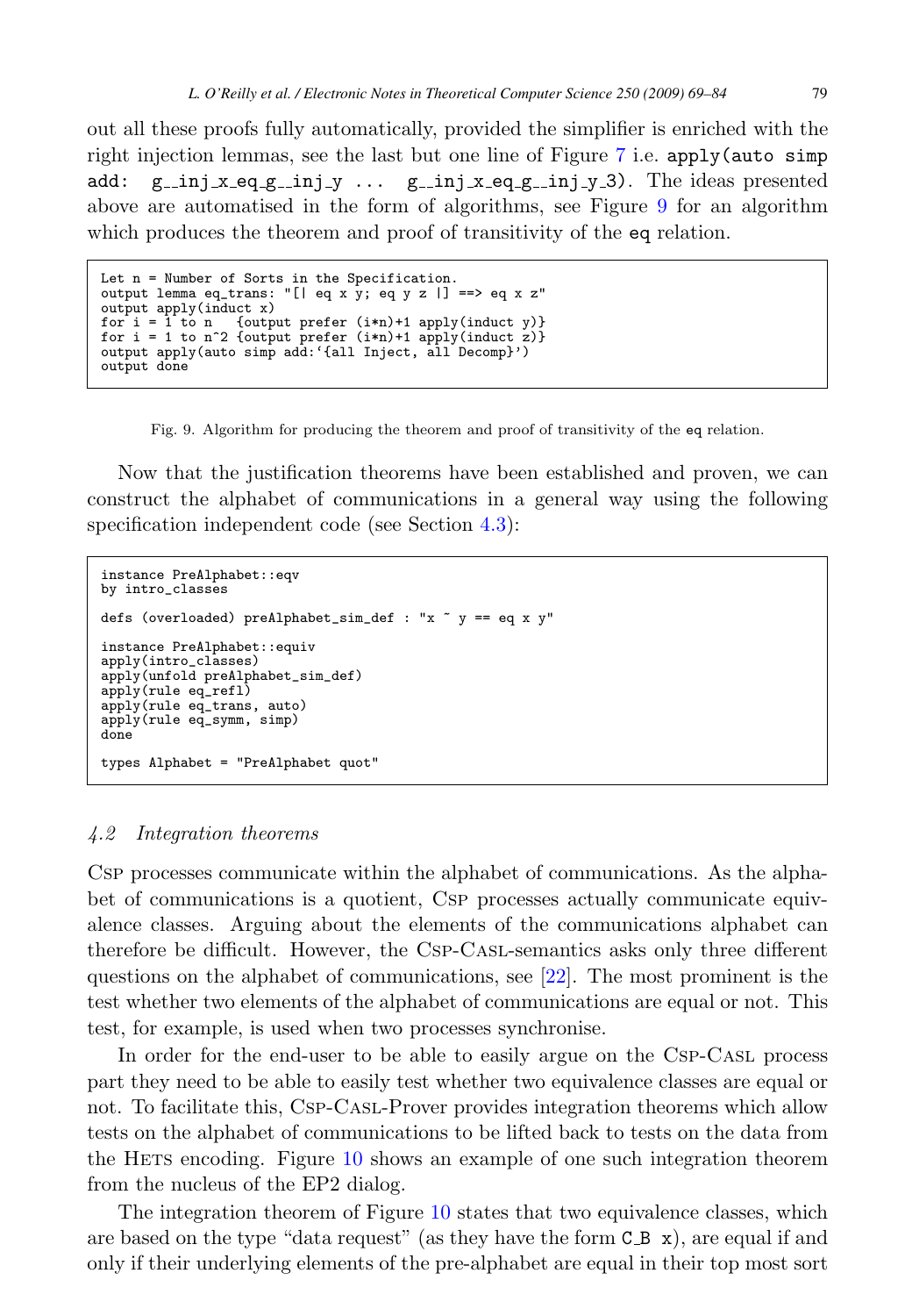```
lemma int_theorem: "(class(C_B t1) = class(C_B t2)) = (g_{\text{min}}(t1) = g_{\text{min}}(t2))"
apply(simp add: quot_equality)
apply(unfold preAlphabet_sim_def)
apply(auto simp add: g_inj_x_eq_g_inj_y ... g_inj_x_eq_g_inj_y)done
```
Fig. 10. Example of an integration theorem and it's proof.

(i.e. D SI Init). These data theorems and their proofs are automatically generated by algorithms.

Proof practice shows that with these integration theorems available, reasoning about the behavioural aspects of a Csp-Casl specification becomes as easy (or challenging) as reasoning on data and processes separately, where reasoning on processes usually depends on theorems concerning data.

#### 4.3 Dependencies

The following table shows the dependencies of the pre-alphabet construction, justification theorems and the integration theorems on the different elements of the data part of a CsP-CAsL specification.  $C(D)$  denotes that the construction is dependent on the parameter in the column heading.  $T(D)$  denotes that formulation of the theorem statement is dependent on the parameter in the column heading, while  $T(I)$  expresses that the theorem statement is independent of the parameter in the column heading. Similarly  $P(\_)$  expresses the dependencies of the proofs on the parameter in the column heading.

|                           | Signature   | $#$ of Sorts | Sub-sort Structure |
|---------------------------|-------------|--------------|--------------------|
| Pre-Alphabet Construction | C(D)        | C(D)         | C(D)               |
| eq_Reflexivity            | T(I) / P(I) | T(I) / P(I)  | T(I) / P(I)        |
| eq_Symmetry               | T(I) / P(D) | T(I) / P(D)  | T(I) / P(I)        |
| eq_Transitivity           | P(D)        | T(I) / P(D)  | T(I) / P(D)        |
| Integration Theorems      |             |              |                    |

The reflexivity property of the eq relation is completely independent of the specification whereas the proof of symmetry relies only on the number of sorts and the proof of transitivity relies on the number of sorts and the sub-sort structure (indirectly). The integration theorems are the most dependent on the specification.

#### 4.4 A prototypical implementation of CSP-CASL-Prover

In this section we discuss our prototypical implementation of Csp-Casl-Prover. [\[3\]](#page-14-0) provides parser and static analysis support for Csp-Casl within the framework of Hets. Here, Csp-Casl specifications are represented as values of Haskell data types, for instance processes are represented by the data type:

data PROCESS = Skip Range | Stop Range | GeneralisedParallel PROCESS EVENT\_SET PROCESS Range ... deriving (Eq, Ord, Show)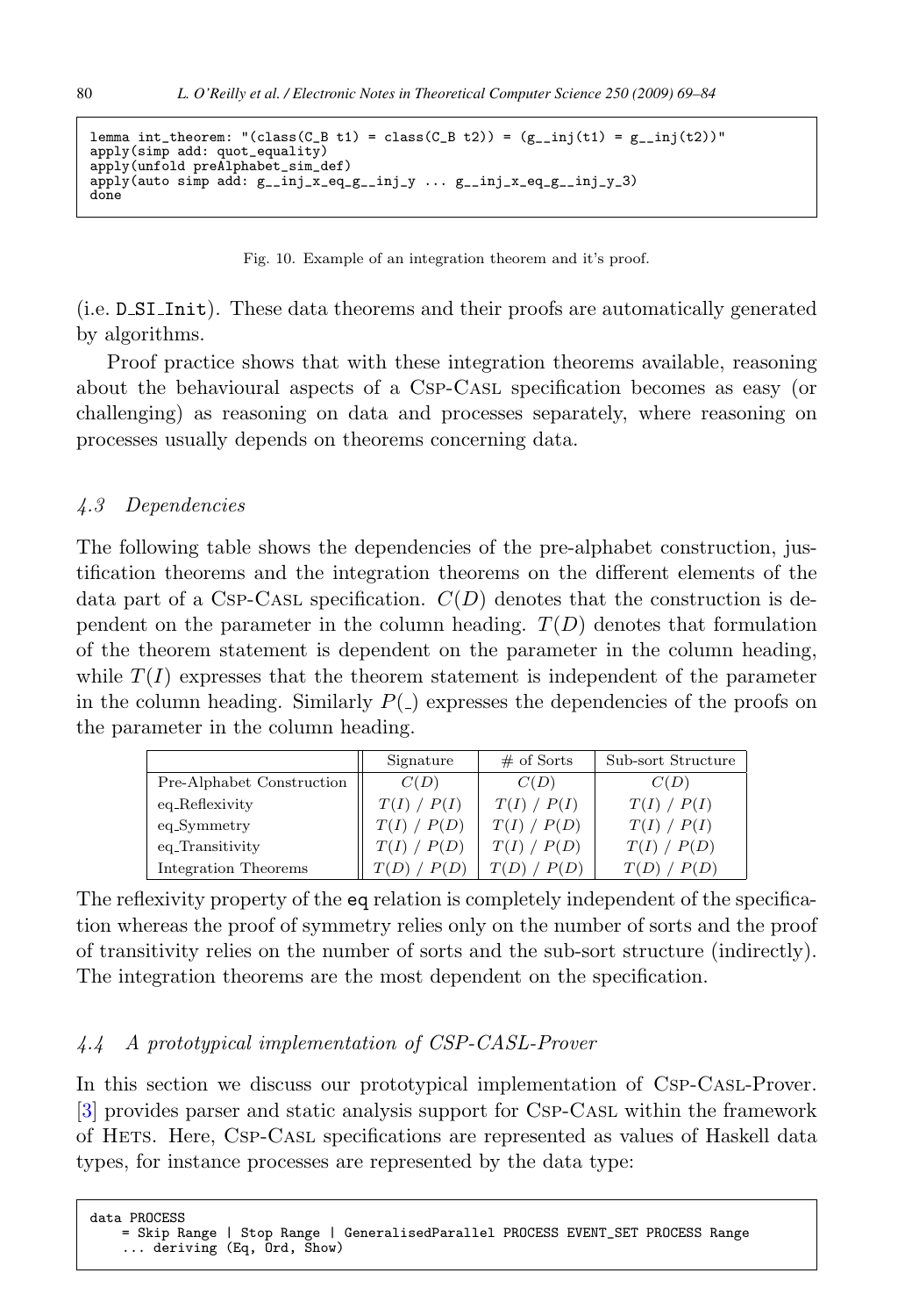```
- Make a PreAlphabet Domain Entry from a list of sorts
mkPreAlphabetDE :: [SORT] -> DomainEntry
mkPreAlphabetDE sorts =
     (Type {typeId = preAlphabetS, typeSort = [isaTerm], typeArgs = []},
map (\sort -> (mkVName (mkPreAlphabetConstructor sort),
            [Type {typeId = convertSort2String sort, typeSort = [isaTerm], typeArgs = []}])
    ) sorts )
```
Fig. 11. Generation of the type PreAlphabet

```
-- Add the symmetry theorem and proof to an Isabelle Theory
addSymmetryTheorem :: [SORT] -> IsaTheory -> IsaTheory
addSymmetryTheorem sorts isaTh =
     let numSorts = length(sorts)
           name = symmetryTheoremS
x = mkFree "x"
          y = mkrre "y"
           thmConds = [binEq_PreAlphabet x y]
thmConcl = binEq_PreAlphabet y x
inductY = concat (map (\i -> [Prefer (i*numSorts+1), Apply (Induct "y")])
                        [0..(numSorts-1)]proof' = IsaProof{proof=[Apply (Induct "x")]++inductY++[Apply Auto],end=Done}
     in addThreomWithProof name thmConds thmConcl proof' isaTh
```

```
Fig. 12. Generation of a justification theorem: proof of symmetry.
```
The result of the static analysis is a Csp-Casl signature and a list of Csp-Casl sentences. Such Csp-Casl sentences are either Casl formulae or process equations in Csp, see [\[17,18\]](#page-15-0) for the justification to consider Csp-Casl as a logic. This representation can then be automatically translated into a theory file for Isabelle/HOL using the function:

```
transCCTheory :: (CspCASLSign, [Named CspCASLSentence]) -> Result IsaTheory
```
Here, the type Result is a monad provided by the HETS code base for the purpose of collecting together the various results of code analysis. IsaTheory is a type representing the abstract syntax of Isabelle/HOL, which HETS then pretty prints.

The translation of the data part is already implemented in HETS: Sub-sorting and partiality are encoded in Isabelle/HOL as required by the Csp-Casl semantics. Thus, our translation is mainly concerned with the encoding of the Csp-Casl semantics and the translation of process equations, for which we present here selected code examples.

The Haskell implementation of the pre-alphabet construction (described in Section  $4.1.2$ ) is shown in Figure 11. Here, DomainEntry is the type in HETS which represents Isabelle/HOL's datatype command. Given a list of sort symbols, each sort symbol gives rise to an alternative constructor, where the symbol's name is used as a part of the respective constructor.

The Haskell code producing a justification theorem and its proof is shown in Figure 12: Given a list of sorts and the current Isabelle/HOL theory we add a new theorem and its proof. Here, we first build the formula to be proven, namely  $x \sim y \Longrightarrow y \sim x$ . In the code we represent  $x \sim y$  as binEq\_PreAlphabet x y. To this end we produce variables x and  $y$  in the abstract Isabelle syntax, form the lhs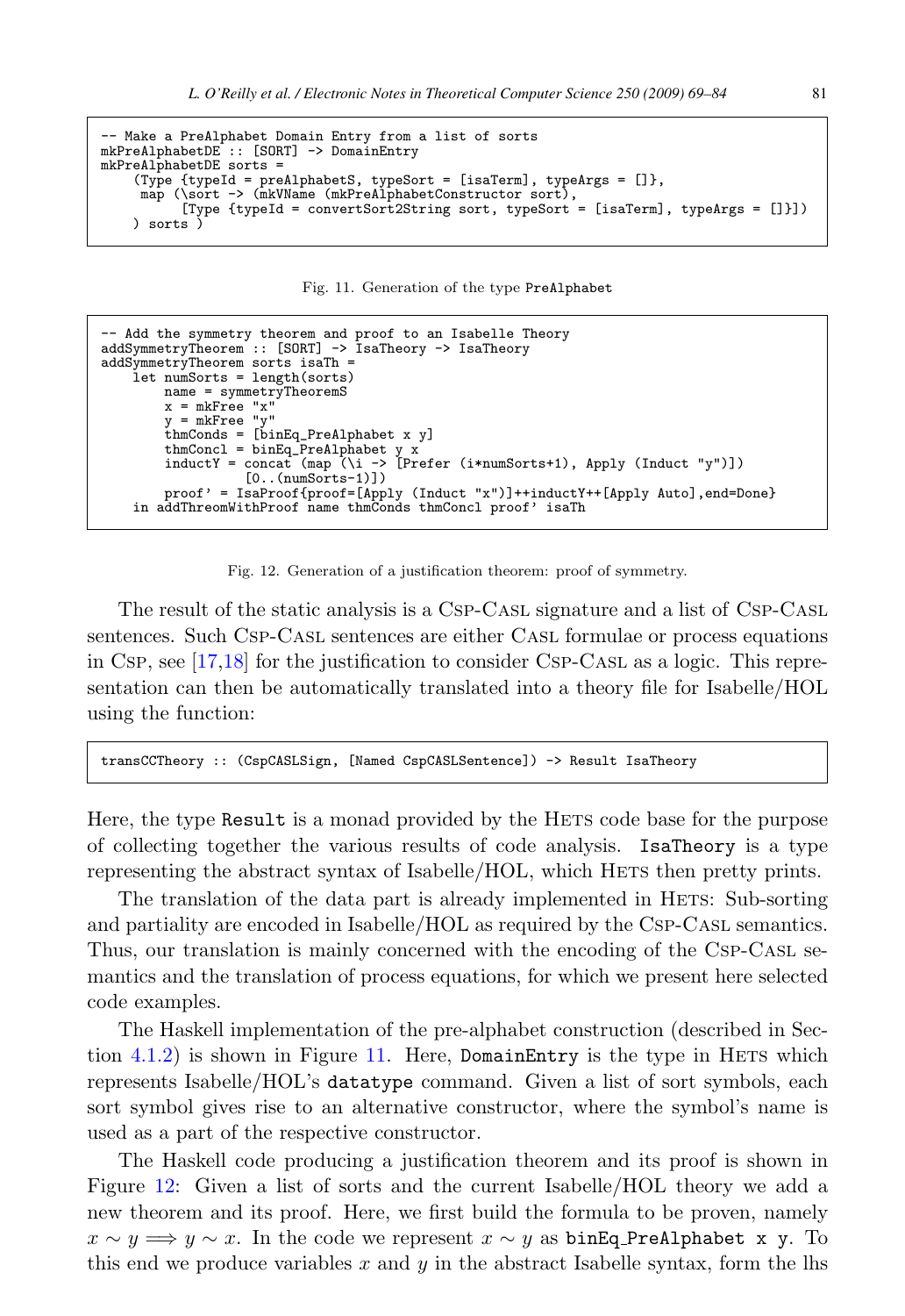```
spec D_ACL_GetInitialisation =
    sorts SessionStart, SessionEnd, ConfigDataRequest, ConfigDataResponse < D_SI_Init
    forall x:ConfigDataRequest; y:SessionEnd . not (x=y)
    ops r: ConfigDataRequest; e: SessionEnd
end
ccspec sequential_system =
 data D_ACL_GetInitialisation
  channels C_SI_Init: D_SI_Init
 process
let Abstract =
     C_SI_Init ! sessionStart: SessionStart -> Loop<br>Loop = C_SI_Init ! e -> SKIP
             C SI Init ! e -> SKIP
          |~| C_SI_Init ! r -> C_SI_Init ! response: ConfigDataResponse -> Loop
 in Abstract
end
```
Fig. 13. Csp-Casl specification of a sequential system.

and rhs of the implication and finally state the implication. Then we build up the proof script which consists of one induction on x, which is followed by a sequence of inductions on y and rearranging of the proof goals using the proof command prefer. Finally, the proof command auto is added, and the proof concluded with the proof command done.

The instantiation of type classes as well as the generation of the integration theorems uses the same techniques as demonstrated above.

We conclude with an example from the translation of CSP process definitions:

```
transProcess :: PROCESS -> Term
transProcess pr = case pr of
   Skip _ -> cspProver_skip0p
   GeneralisedParallel p es q _ ->
      cspProver_general_parallelOp (transProcess p) (transEventSet es) (transProcess q)...
```
Here, we perform a case distinction on the form of the process and produce the corresponding abstract syntax. cspProver\_skipOp and cspProver\_general\_parallelOp are values in the abstract syntax of HETS representing the CSP-Prover skip and general parallel operators respectively.

### **5 Proof of deadlock freedom of EP2**

As an application of Csp-Casl-Prover, we prove deadlock freedom in an industrial setting. Our approach is to prove that, in the stable failures model  $\mathcal{F}$ , the nucleus (see Figure [1](#page-3-0) and Section [2.1\)](#page-2-0) is a refinement of the sequential system shown in Figure 13. Here, we have an Abstract process that sends a SessionStart value and then enters a loop. The Loop process either sends a SessionEnd message and terminates, or it sends a ConfigDataRequest message followed by a ConfigDataResponse message and then repeats the loop. Loop chooses internally, which of these two branches is taken. As this system has no parallelism it is impossible for it to deadlock. Process refinement within stable failures model preserves deadlock freedom. Hence if we can show that the EP2 nucleus is indeed a refinement of the sequential system, then the EP2 nucleus is guaranteed to be deadlock free.

Figure [14](#page-14-0) shows the respective refinement proof in Csp-Casl-Prover (we actu-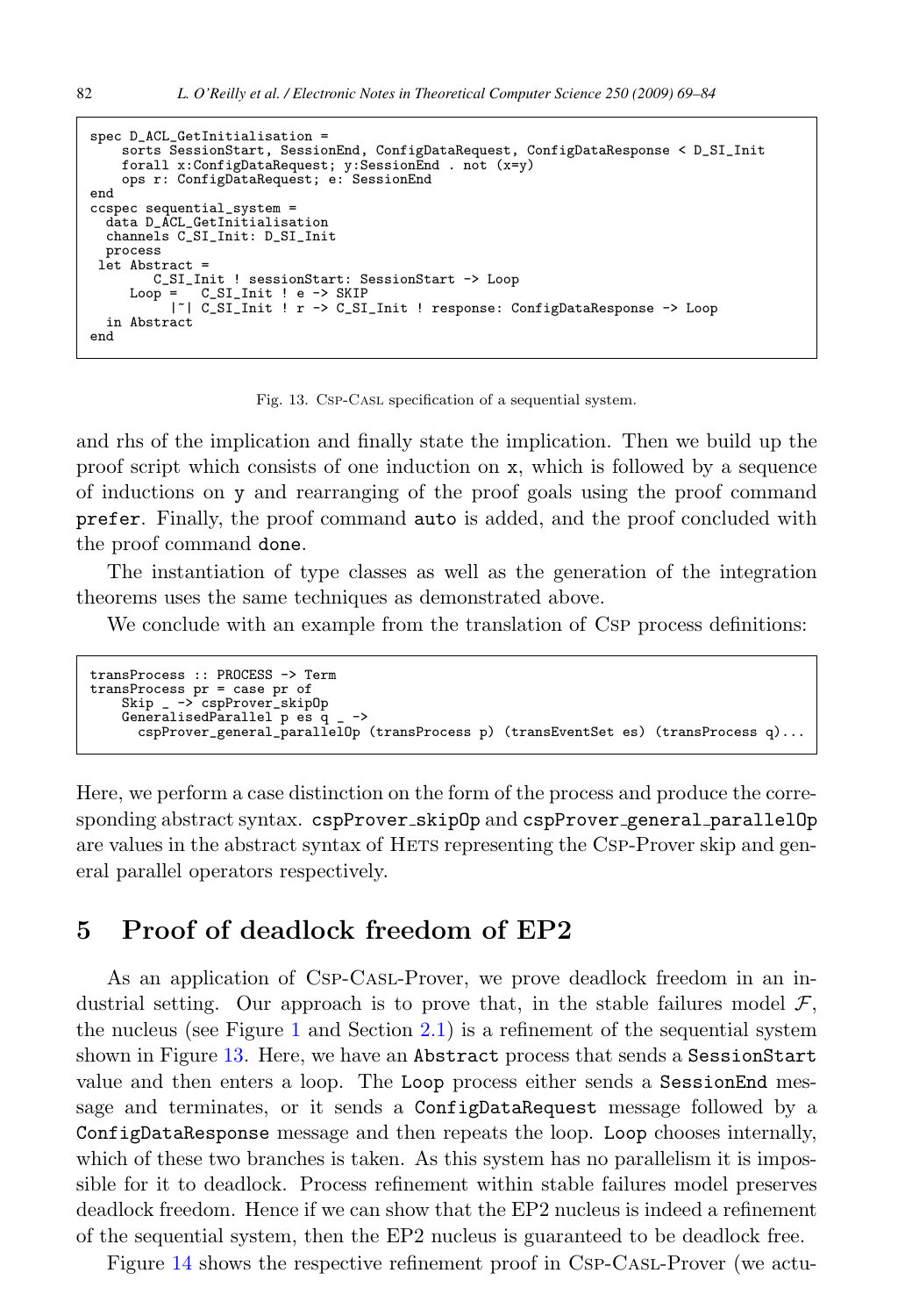```
theorem ep2: "Abs_System =F System"
apply (unfold System_def Abs_System_def)
apply (rule cspF_fp_induct_left[of _ "Abs_System_to_System"])
apply (simp_all)
apply (induct_tac p)
apply (tactic {* cspF_hsf_tac 1 *} | rule cspF_decompo |
       auto simp add: csp_prefix_ss_def image_iff inj_on_def)+
done
```
Fig. 14. Proof of deadlock freedom of the nucleus (see Figure [1\)](#page-3-0).

ally show more, namely that both systems are equivalent). This refinement proof involves recursive process definitions. These are first unfolded, then (metric) fixed point induction is applied. A powerful tactic provided by Csp-Prover finally discharges the proof obligation. This proof also scales up to the full EP2 dialog.

### **6 Summary and future work**

We have shown how to combine the tools HETS and CSP-Prover into a proof tool for Csp-Casl. The main challenges turned out to be the encoding of Csp-Casl's alphabet construction in Isabelle/HOL as well as the automated generation of integration theorems. The alphabet construction turns a many-sorted algebra into a flat set of communications. The integration theorems translate questions on the alphabet of communications back into the language of many-sorted algebra. In both cases, we have devised algorithms and Haskell implementations that – taking a Csp-Casl specification as their input – produce the required types, functions, theorems, and proofs in Isabelle/HOL. A case study on the EP2 system, nearly fully automatically translated, demonstrates that our approach scales up on problems of industrial strength. Future work will include the completion of Csp-Casl-Prover's implementation, analysing further dialogs of EP2 as well as further case studies on distributed computer applications.

# **Acknowledgement**

Thanks to Temesghen Kahsai for his work on decomposition theorems for Csp-Casl refinement and also to Erwin R. Catesbeiana (ir) for his valuable insights into the very nature of electronic payment systems.

## **References**

- [1] B. Badban, W. Fokkink, J.F. Groote, J. Pang, and J. van de Pol. Verification of a sliding window protocol in  $\mu$ CRL and PVS. Formal Aspects of Computing, 17(3):342–388, 2005.
- [2] eft/pos 2000 Specification, version 1.0.1. EP2 Consortium, 2002.
- [3] Andy Gimblett. Tool support for CSP-CASL, 2008. MPhil Thesis, Swansea University.
- [4] J.F. Groote and A. Ponse. The syntax and semantics of μCRL. In Algebra of Communicating Processes '94, Workshops in Computing Series, pages 26–62. Springer, 1995.